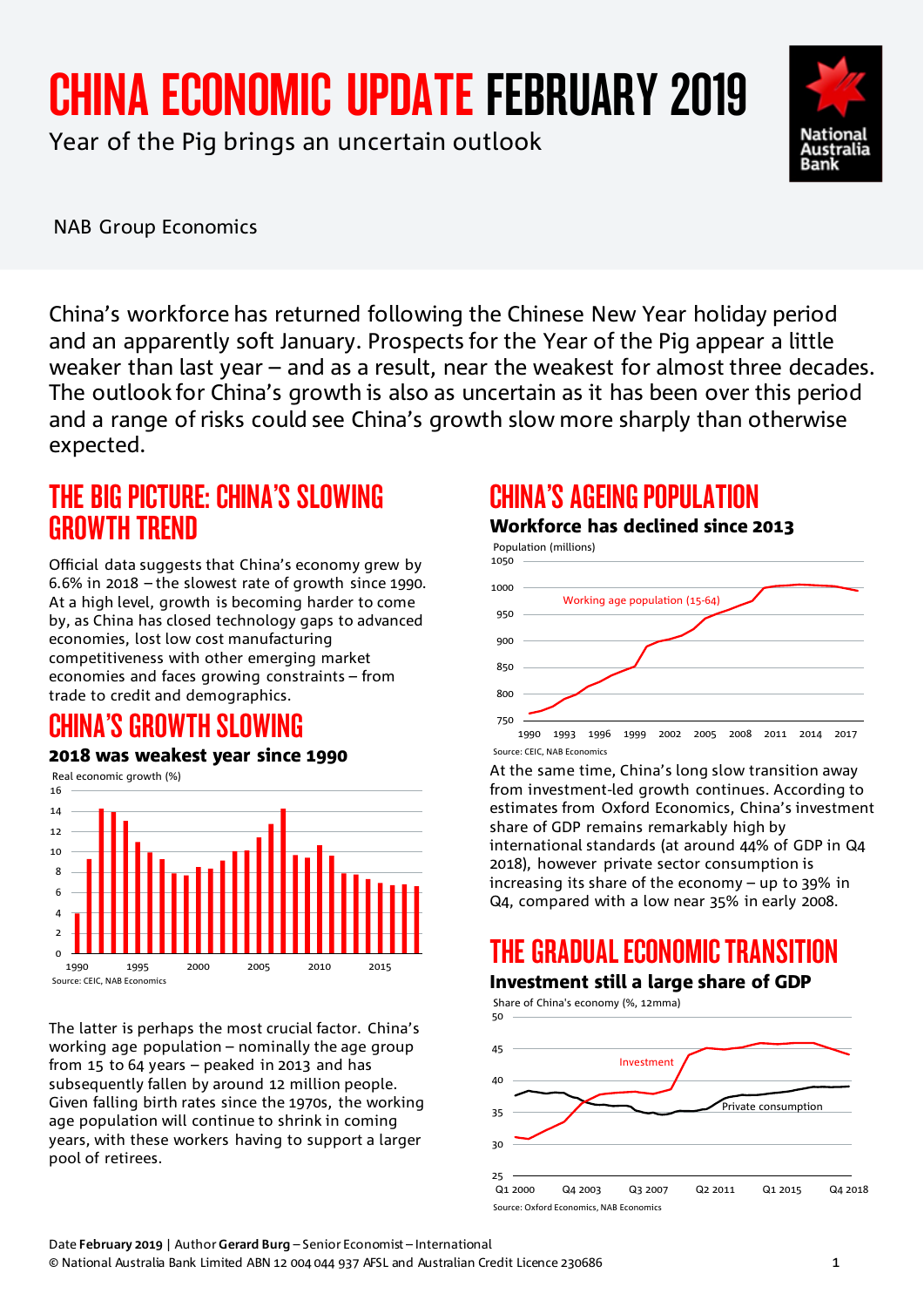16  $20$ 

Even ahead of the US-China trade dispute, the capacity to generate additional growth via export markets was limited. China is the dominant producer in a range of industrial and consumer goods, leaving limited opportunity to expand via trade. China needs to increase its domestic consumption – the driver of the transition towards a consumer based economy – but historical examples show that this leads to a slower growth path.

The third major trend has been efforts to deleverage the economy. Two major periods of stimulus – in 2009 following the Global Financial Crisis and the smaller "mini-stimulus" in 2012 – have resulted in surging debt levels, particularly in the country's corporate sector. Our estimate of China's debt sits at around 325% of GDP – similar to some of the highest debt advanced economies. Efforts to address the debt problem culminated in the deleveraging program evident across 2018, which saw new credit issuance decline year-on-year. The People's Bank of China has indicated that it intends to continue the program in 2019 (although it should be noted that the PBoC lacks independence from the government).

### CREDIT ISSUANCE SLOWING Credit weaker in 2018 on deleveraging



Source: CEIC, NAB Economics

In line with these trends, we expect China's economic growth to continue to slow – down to 6.25% in 2019. That said, when compared with the previous decade, there is a wider range of uncertainty around this forecast. There are early indicators pointing to some softness – albeit there should always be some caution around data in the volatile New Year period – with manufacturing PMIs turning negative (for the first time since early 2016) and factory gate price inflation stalling, highlighting weak conditions in the industrial sector. Similarly, retail sales over Chinese New Year were soft compared with the past decade, in line with the downturn in retailing across the second half of 2018.

### SOFT CNY RETAIL SALES



0  $\Omega$ 2005 2007 2009 2011 2013 2015 2017 2019 Source: CEIC, NAB Economics

### THE UNCERTAINTIES ARE GREATER THAN **PREVIOUSLY**

The key uncertainty around China's economy remains its trade dispute with the United States. The relationship between the two countries continues to evolve – with the current "ceasefire" set to conclude on 1 March, at which point the rate on the second phase of US tariffs is scheduled to increase from 10% to 25%. At the time of writing, an agreement still appears distant, however that is not to say that a cooling in tensions is impossible, with the possibility of an extension to the deadline mooted by President Trump.

China's economic growth could be boosted by an agreement that reduced trade tensions, or further impacted by additional measures – such as the increase in the rate on phase two tariffs or the introduction of the proposed third phase (that would lead to all Chinese exports coming under US trade measures). Similarly, any retaliatory trade measures imposed by China on US imports would also negatively impact economic growth.

Allied to this trend is the uncertainty around the stimulus response from Chinese authorities. While many observers have expected a flood of bank lending to boost domestic demand, public statements from the PBoC have suggested that any stimulus measures will be modest compared to earlier episodes. Following on from a contraction in new credit issuance in 2018, lending surged in January to record levels. It is too early to see if this represents major stimulus or if the outcome is distorted by typical volatility around Chinese New Year (January is typically the peak month for lending). This is a key area to watch in 2019.

The scale of stimulus this year may depend on the tolerance of political leaders for downside risk to growth – and particularly its impact on labour market conditions – but carries with it significant risk, given the existing scale of debt in the economy. It also presents uncertainty around the credit-dependent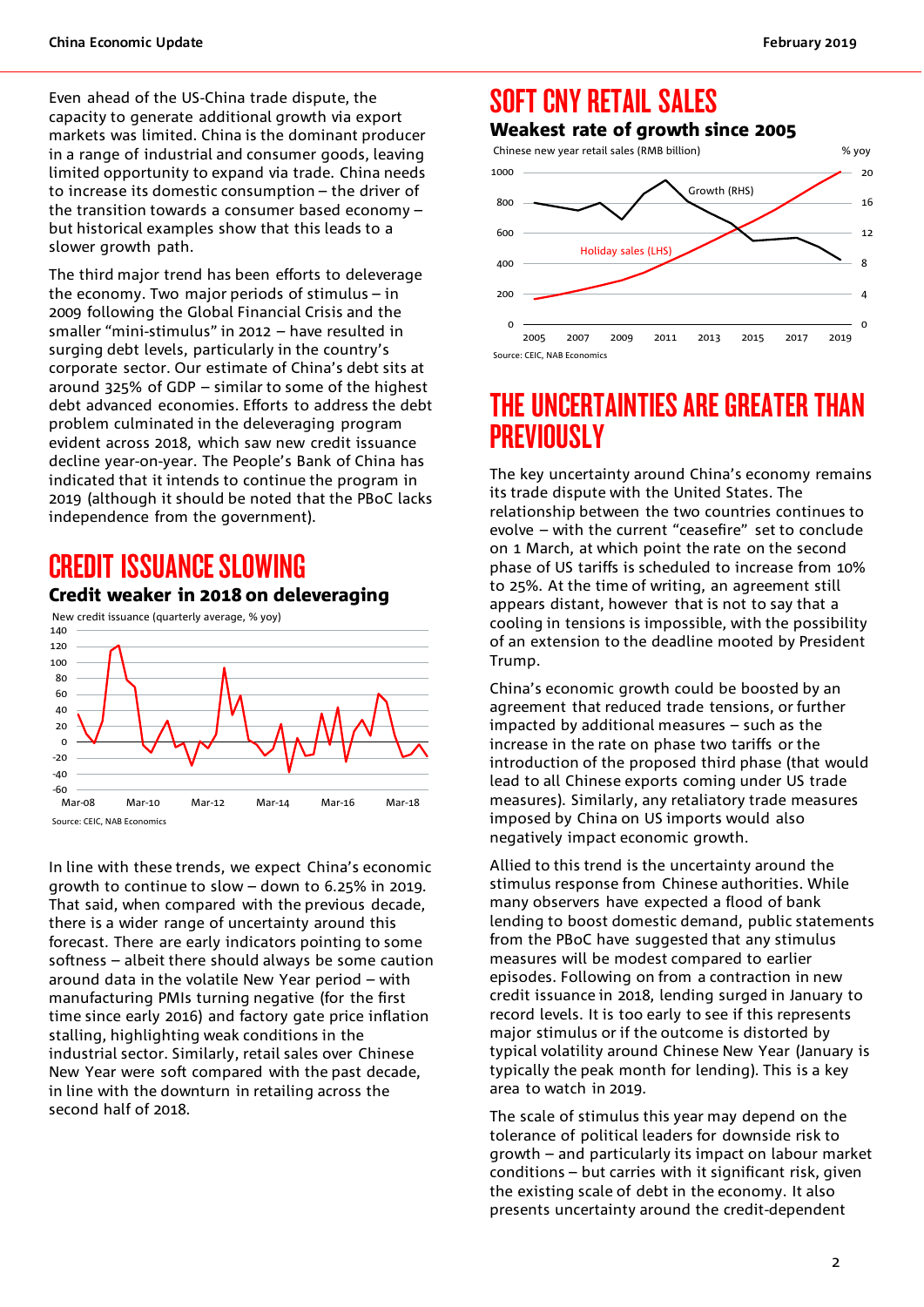housing sector, where sales have weakened in recent months. The broader real estate sector comprises a sizeable share of China's economy.

In addition there is the usual uncertainty around monetary policy. There is a growing belief that the pause in US monetary policy provides some room for an easing in Chinese rates this year – however the PBoC provides little in the way of forward guidance.

### **CONCLUSIONS**

Our forecast for China's growth in 2019 has remained unchanged since July 2017, however the range of uncertainty around this forecast has increased more recently. There has been a clear downward trend in growth, as potential has slowed, but outside factors such as the trade dispute, along with policy responses, add to the risk.

### CONTACT THE AUTHOR

Gerard Burg Senior Economist – International [Gerard.Burg@nab.com.au](mailto:Gerard.Burg@nab.com.au) +613 8634 2788 +61 477 723 768